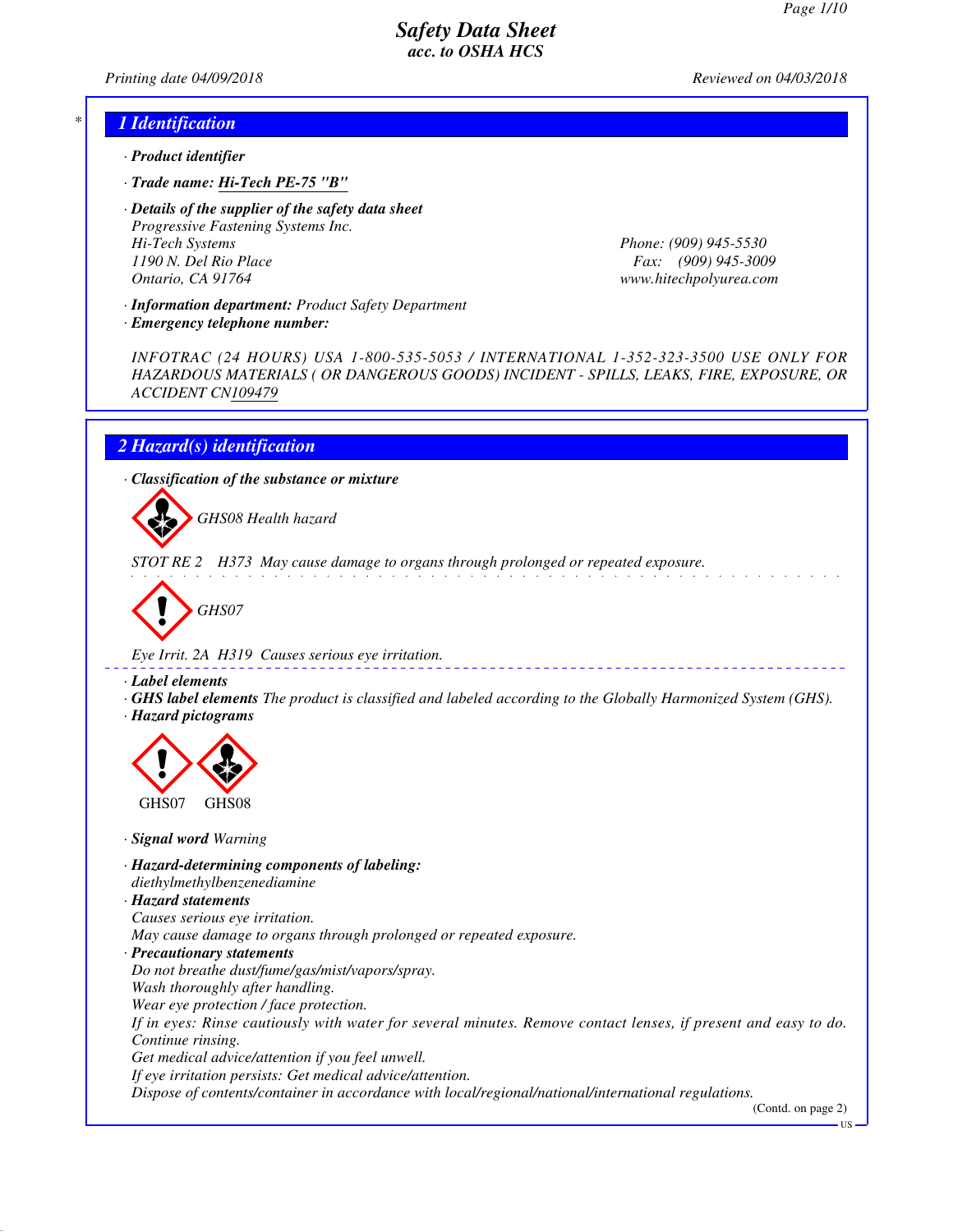*Printing date 04/09/2018 Reviewed on 04/03/2018*

*Trade name: Hi-Tech PE-75 "B"*

(Contd. of page 1)

*· Classification system: · NFPA ratings (scale 0 - 4)*

2  $\overline{0}$  $\overline{0}$ *Health = 2 Fire = 0 Reactivity = 0*

*· HMIS-ratings (scale 0 - 4)*

**HEALTH**  FIRE **REACTIVITY** 0  $\frac{1}{2}$  *Health* = \*2  $\overline{0}$ *Fire = 0 Reactivity = 0*

- *· Other hazards*
- *· Results of PBT and vPvB assessment*
- *· PBT: Not applicable.*
- *· vPvB: Not applicable.*

# *3 Composition/information on ingredients*

*· Chemical characterization: Mixtures*

*· Description: Mixture of the substances listed below with nonhazardous additions.*

| $\cdot$ Dangerous components: |                                                                                                                 |                   |
|-------------------------------|-----------------------------------------------------------------------------------------------------------------|-------------------|
|                               | 68479-98-1 diethylmethylbenzenediamine                                                                          | $\geq 2.5 < 10\%$ |
|                               | $\sqrt{\text{S}$ STOT RE 2, H373; $\sqrt{\text{S}}$ Acute Tox. 4, H302; Acute Tox. 4, H312; Eye Irrit. 2A, H319 |                   |
|                               | 1739-84-0 1,2-dimethylimidazole                                                                                 | $≥1 - ≤2.5%$      |
|                               | $\leftrightarrow$ Eye Dam. 1, H318; $\leftrightarrow$ Acute Tox. 4, H302; Skin Irrit. 2, H315                   |                   |
|                               | $107 - 21 - 1$ ethanediol                                                                                       | $\geq 0.1$ -≤2.5% |
|                               | $\leftrightarrow$ Acute Tox. 4, H302                                                                            |                   |

# *4 First-aid measures*

#### *· Description of first aid measures*

*· General information:*

*Symptoms of poisoning may even occur after several hours; therefore medical observation for at least 48 hours after the accident.*

- *· After inhalation: Supply fresh air; consult doctor in case of complaints.*
- *· After skin contact: Generally the product does not irritate the skin.*
- *· After eye contact: Rinse opened eye for 15 minutes under running water. If symptoms persist, consult a doctor.*
- *· After swallowing:*

*Rinse mouth and then drink plenty of water. Do not induce vomiting. Never induce vomiting or give anything by mouth if victim is unconscious or having convulsions. If symptoms persist consult doctor.*

- *· Information for doctor:*
- *· Most important symptoms and effects, both acute and delayed No further relevant information available.*
- *· Indication of any immediate medical attention and special treatment needed*

*No further relevant information available.*

## *5 Fire-fighting measures*

*· Extinguishing media*

*· Suitable extinguishing agents: water spray, dry powder, carbon dioxide, foam*

(Contd. on page 3)

US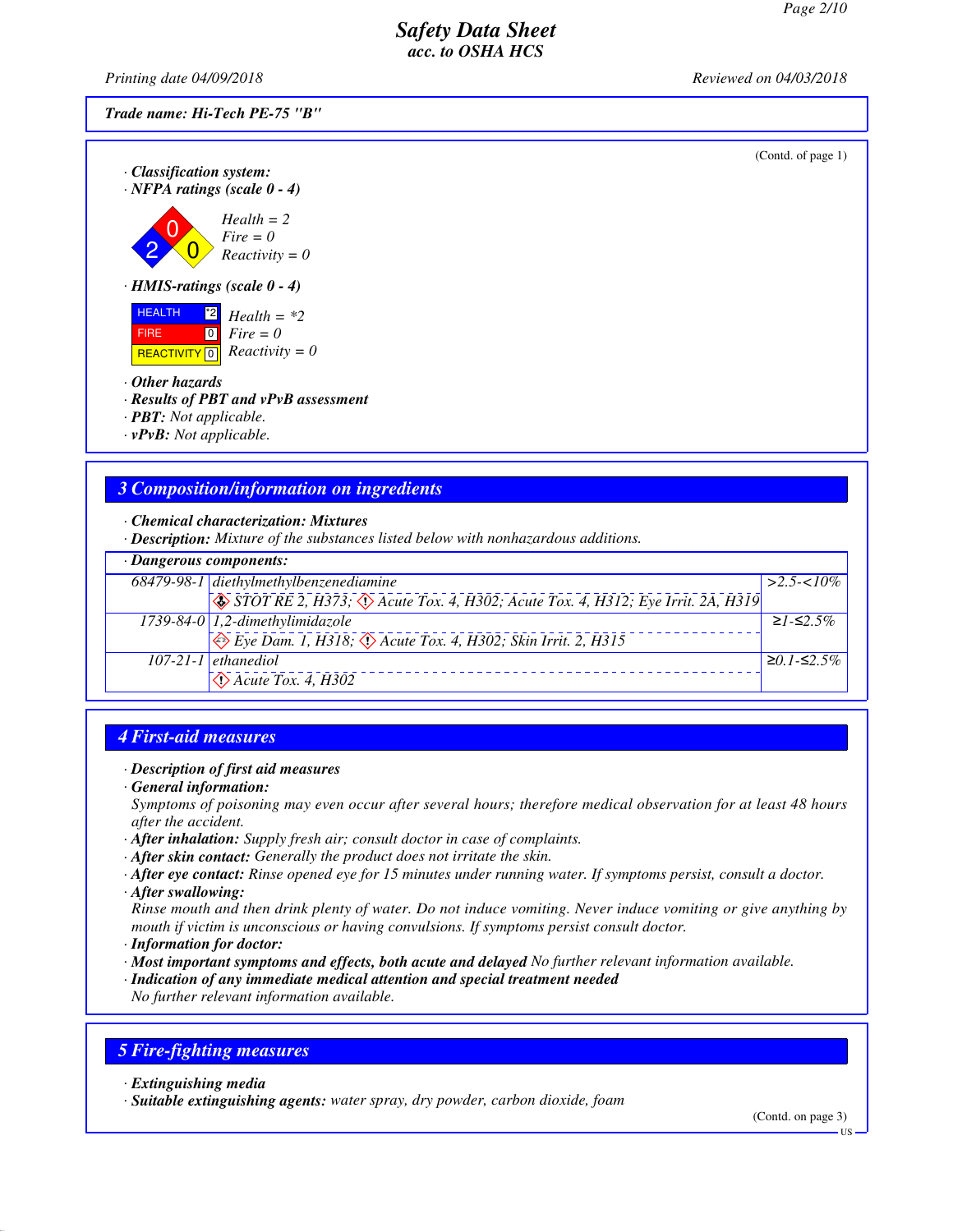(Contd. of page 2)

# *Safety Data Sheet acc. to OSHA HCS*

*Printing date 04/09/2018 Reviewed on 04/03/2018*

#### *Trade name: Hi-Tech PE-75 "B"*

| $\cdot$ Special hazards arising from the substance or mixture |  |
|---------------------------------------------------------------|--|
| Hazards during fire-fighting:                                 |  |
| nitrous gases, fumes/smoke, isocyanate, vapour                |  |
|                                                               |  |

*· Advice for firefighters · Protective equipment:*

*Firefighters should be equipped with self-contained breathing apparatus and turn out gear.*

*· Additional information*

*Dispose of fire debris and contaminated extinguishing water in accordance with official regulations.*

### *\* 6 Accidental release measures*

*· Personal precautions, protective equipment and emergency procedures*

*Clear area. Ensure adequate ventilation. Wear suitable personal protective clothing and equipment.*

*· Environmental precautions: No special measures required.*

*· Methods and material for containment and cleaning up: Dispose of the collected material according to regulations. Dispose contaminated material as waste according to item 13.*

#### *· Reference to other sections*

*See Section 7 for information on safe handling.*

- *See Section 8 for information on personal protection equipment.*
- *See Section 13 for disposal information.*

## *· Protective Action Criteria for Chemicals*

| $\cdot$ PAC-1: |                                                                                                              |                         |  |
|----------------|--------------------------------------------------------------------------------------------------------------|-------------------------|--|
|                | $9046-10-0$ alpha- $(2_A minomethylethyl-)omega(2-aminomethylethoxy)-poly(oxy(methyl-1,2-1))$<br>ethanedivl) | $4.8$ mg/m <sup>3</sup> |  |
|                | $102-60-3$ 1,1',1'',1'''-ethylenedinitrilotetrapropan-2-ol                                                   | $34$ mg/m <sup>3</sup>  |  |
|                | $1739-84-0$ 1,2-dimethylimidazole                                                                            | 2.2 $mg/m^3$            |  |
|                | $107-21-1$ ethanediol                                                                                        | $30$ ppm                |  |
| $\cdot$ PAC-2: |                                                                                                              |                         |  |
|                | 9046-10-0 alpha-(2_Aminomethylethyl)-omega-(2-aminomethylethoxy)-poly(oxy(methyl-1,2-<br>ethanediyl)         | 53 mg/m <sup>3</sup>    |  |
|                | 102-60-3 1,1',1",1"'-ethylenedinitrilotetrapropan-2-ol                                                       | $370$ mg/m <sup>3</sup> |  |
|                | $1739-84-0$ 1,2-dimethylimidazole                                                                            | $24$ mg/m <sup>3</sup>  |  |
|                | $107-21-1$ ethanediol                                                                                        | 150 ppm                 |  |
| $\cdot$ PAC-3: |                                                                                                              |                         |  |
|                | $9046-10-0$ alpha- $(2_A minomethylethyl-)omega(2-aminomethylethoxy)-poly(oxy(methyl-1,2-1))$<br>ethanedivl) | $320 \text{ mg/m}^3$    |  |
|                | $102-60-3$ 1,1',1",1"'-ethylenedinitrilotetrapropan-2-ol                                                     | 2,200 $mg/m^3$          |  |
|                | $1739-84-0$ 1,2-dimethylimidazole                                                                            | 140 mg/m <sup>3</sup>   |  |
|                | $107-21-1$ ethanediol                                                                                        | 900 ppm                 |  |

# *7 Handling and storage*

*· Handling:*

*· Precautions for safe handling Ensure thorough ventilation of stores and work area. Protect against moisture.*

*· Information about protection against explosions and fires: No special measures required.*

*· Conditions for safe storage, including any incompatibilities Segregate from foods and animal feeds. Segregate friom acids and bases.*

(Contd. on page 4)

US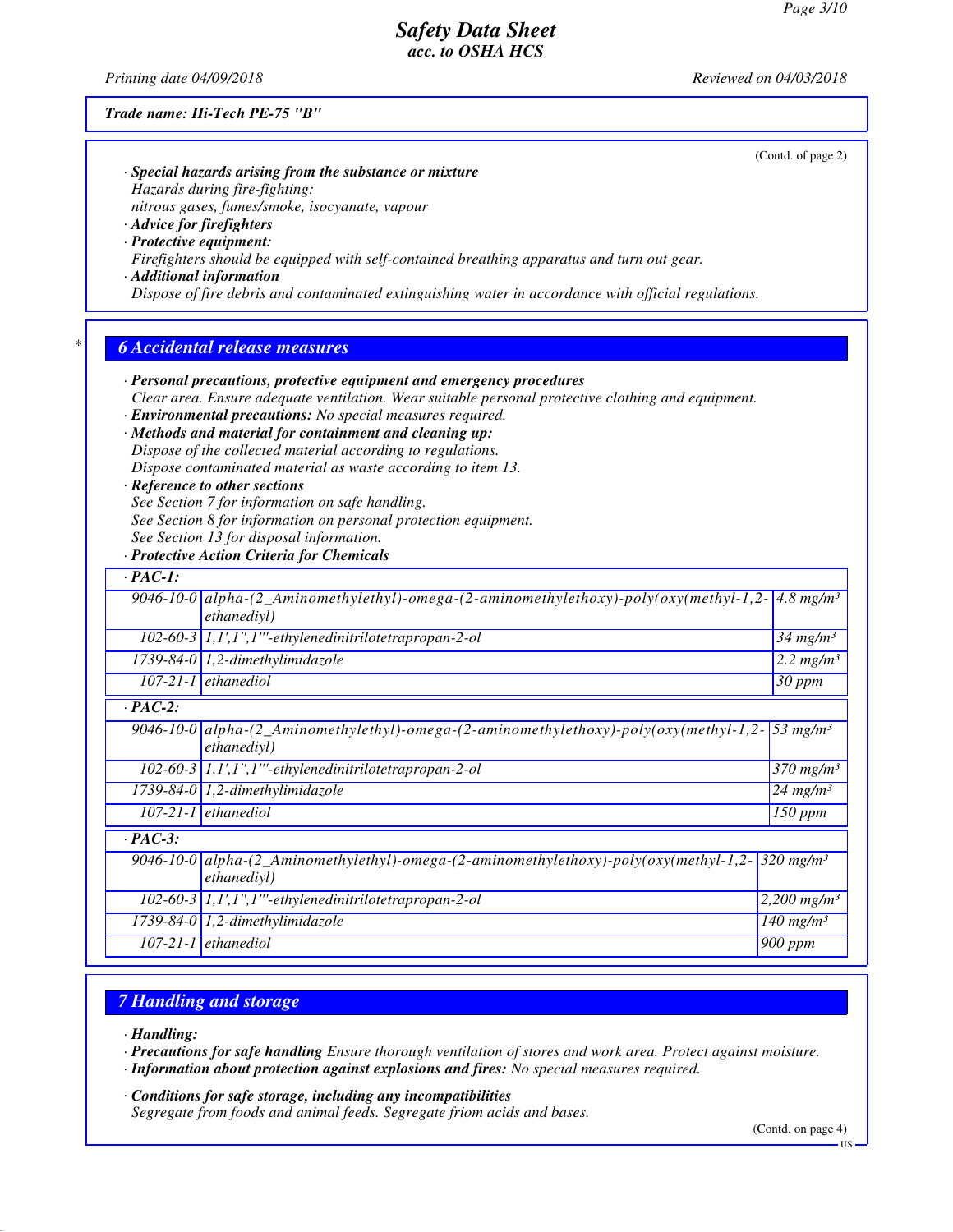*Printing date 04/09/2018 Reviewed on 04/03/2018*

*Trade name: Hi-Tech PE-75 "B"*

(Contd. of page 3)

- *· Storage: · Requirements to be met by storerooms and receptacles:*
- *Carbon Steel, (Iron), High density polyethylene (HDPE), Low density polyethylene (LDPE)*
- *· Information about storage in one common storage facility: Not required.*
- *· Further information about storage conditions: Keep receptacle tightly sealed.*
- *· Specific end use(s) No further relevant information available.*

### *\* 8 Exposure controls/personal protection*

*· Additional information about design of technical systems: No further data; see item 7.*

#### *· Control parameters*

*· Components with limit values that require monitoring at the workplace:*

*The following constituent is the only constituent of the product which has a PEL, TLV or other recommended exposure limit.*

*The following constituents are the only constituents of the product which have a PEL, TLV or other recommended exposure limit.*

*At this time, the remaining constituent has no known exposure limits.*

*At this time, the other constituents have no known exposure limits.*

## *107-21-1 ethanediol*

*TLV Short-term value: 10\*\* mg/m³, 50\* ppm*

*Long-term value: 25\* ppm*

*\*vapor fraction:\*\*inh. fraction, aerosol only*

#### *WEEL I (2)*

*· Additional information: The lists that were valid during the creation were used as basis.*

#### *· Exposure controls*

- *· Personal protective equipment:*
- *· General protective and hygienic measures:*

*Keep away from foodstuffs, beverages and feed.*

*Immediately remove all soiled and contaminated clothing.*

*Wash hands before breaks and at the end of work.*

*Store protective clothing separately. Avoid contact with the eyes.*

*Avoid contact with the eyes and skin.*

*· Breathing equipment:*

*In case of brief exposure or low pollution use respiratory filter device. In case of intensive or longer exposure use respiratory protective device that is independent of circulating air.*

*· Protection of hands:*



\_S*Protective gloves*

*The glove material has to be impermeable and resistant to the product/ the substance/ the preparation. Due to missing tests no recommendation to the glove material can be given for the product/ the preparation/ the chemical mixture.*

*Selection of the glove material on consideration of the penetration times, rates of diffusion and the degradation · Material of gloves*

*The selection of the suitable gloves does not only depend on the material, but also on further marks of quality and varies from manufacturer to manufacturer. As the product is a preparation of several substances, the resistance of the glove material can not be calculated in advance and has therefore to be checked prior to the application.*

(Contd. on page 5)

US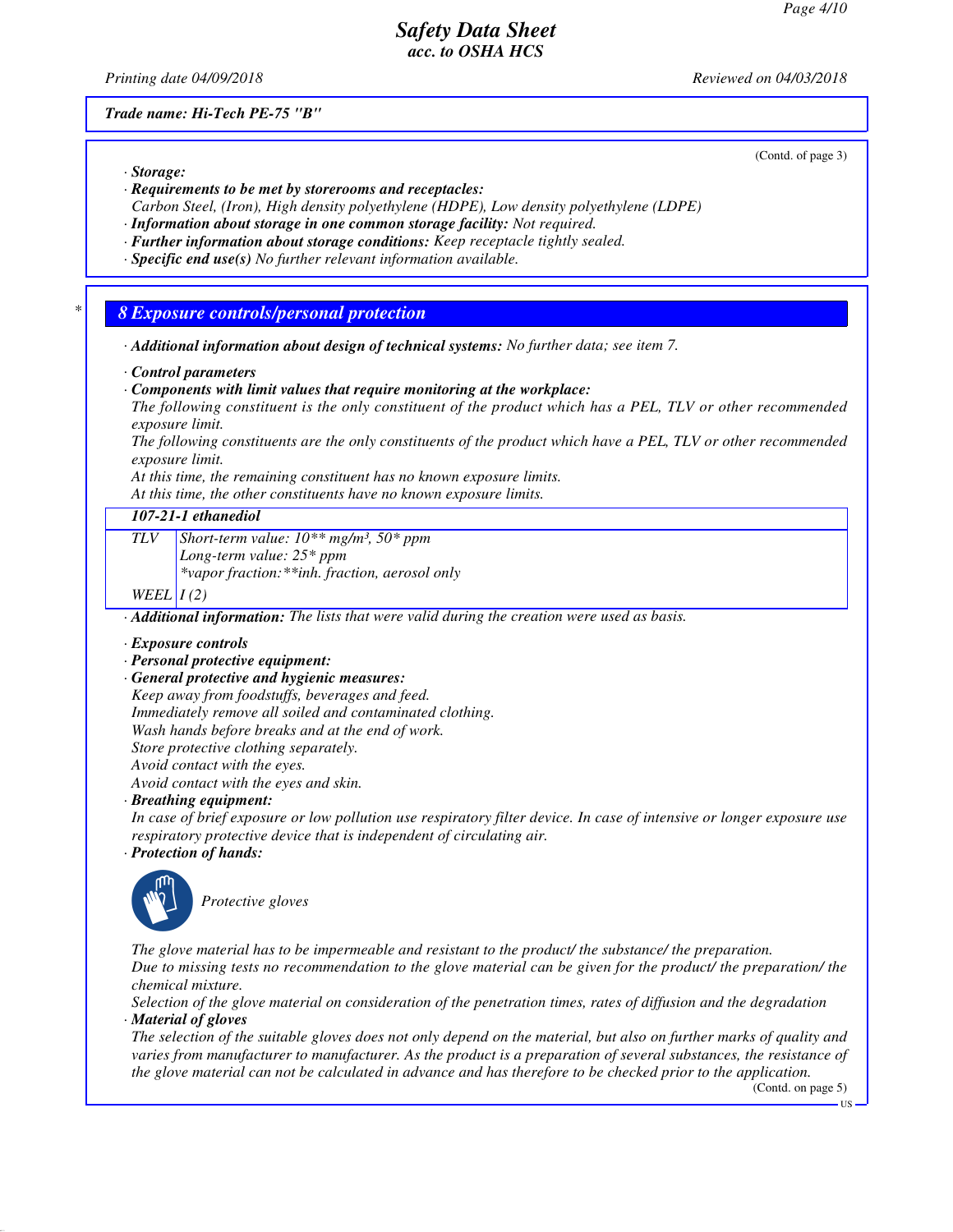(Contd. of page 4)

US

# *Safety Data Sheet acc. to OSHA HCS*

*Printing date 04/09/2018 Reviewed on 04/03/2018*

## *Trade name: Hi-Tech PE-75 "B"*

*· Penetration time of glove material*

*The exact break through time has to be found out by the manufacturer of the protective gloves and has to be observed.*

*· Eye protection:*



\_R*Tightly sealed goggles*

*· Body protection: Protective work clothing*

| <b>9 Physical and chemical properties</b>                  |                                               |  |  |  |
|------------------------------------------------------------|-----------------------------------------------|--|--|--|
| · Information on basic physical and chemical properties    |                                               |  |  |  |
| <b>General Information</b>                                 |                                               |  |  |  |
| $\cdot$ Appearance:                                        |                                               |  |  |  |
| Form:                                                      | Fluid                                         |  |  |  |
| Color:                                                     | According to product specification            |  |  |  |
| $\cdot$ Odor:                                              | Characteristic                                |  |  |  |
| · Odor threshold:                                          | Not determined.                               |  |  |  |
| $\cdot$ pH-value:                                          | Not determined.                               |  |  |  |
| · Change in condition                                      |                                               |  |  |  |
| <b>Melting point/Melting range:</b>                        | Undetermined.                                 |  |  |  |
| <b>Boiling point/Boiling range:</b>                        | Undetermined.                                 |  |  |  |
| · Flash point:                                             | Not applicable.                               |  |  |  |
| · Flammability (solid, gaseous):                           | Not applicable.                               |  |  |  |
| · Ignition temperature:                                    | 420 °C (788 °F)                               |  |  |  |
| · Decomposition temperature:                               | Not determined.                               |  |  |  |
| $\cdot$ Auto igniting:                                     | Product is not selfigniting.                  |  |  |  |
| · Danger of explosion:                                     | Product does not present an explosion hazard. |  |  |  |
| · Explosion limits:                                        |                                               |  |  |  |
| Lower:                                                     | Not determined.                               |  |  |  |
| <b>Upper:</b>                                              | Not determined.                               |  |  |  |
| · Vapor pressure:                                          | Not determined.                               |  |  |  |
| $\cdot$ Density:                                           | Not determined.                               |  |  |  |
| · Relative density                                         | Not determined.                               |  |  |  |
| · Vapor density                                            | Not determined.                               |  |  |  |
| $\cdot$ Evaporation rate                                   | Not determined.                               |  |  |  |
| · Solubility in / Miscibility with                         |                                               |  |  |  |
| Water:                                                     | Not miscible or difficult to mix.             |  |  |  |
| · Partition coefficient (n-octanol/water): Not determined. |                                               |  |  |  |
| · Viscosity:                                               |                                               |  |  |  |
| Dynamic:                                                   | Not determined.                               |  |  |  |
| Kinematic:                                                 | Not determined.                               |  |  |  |
|                                                            | (Contd. on page 6)                            |  |  |  |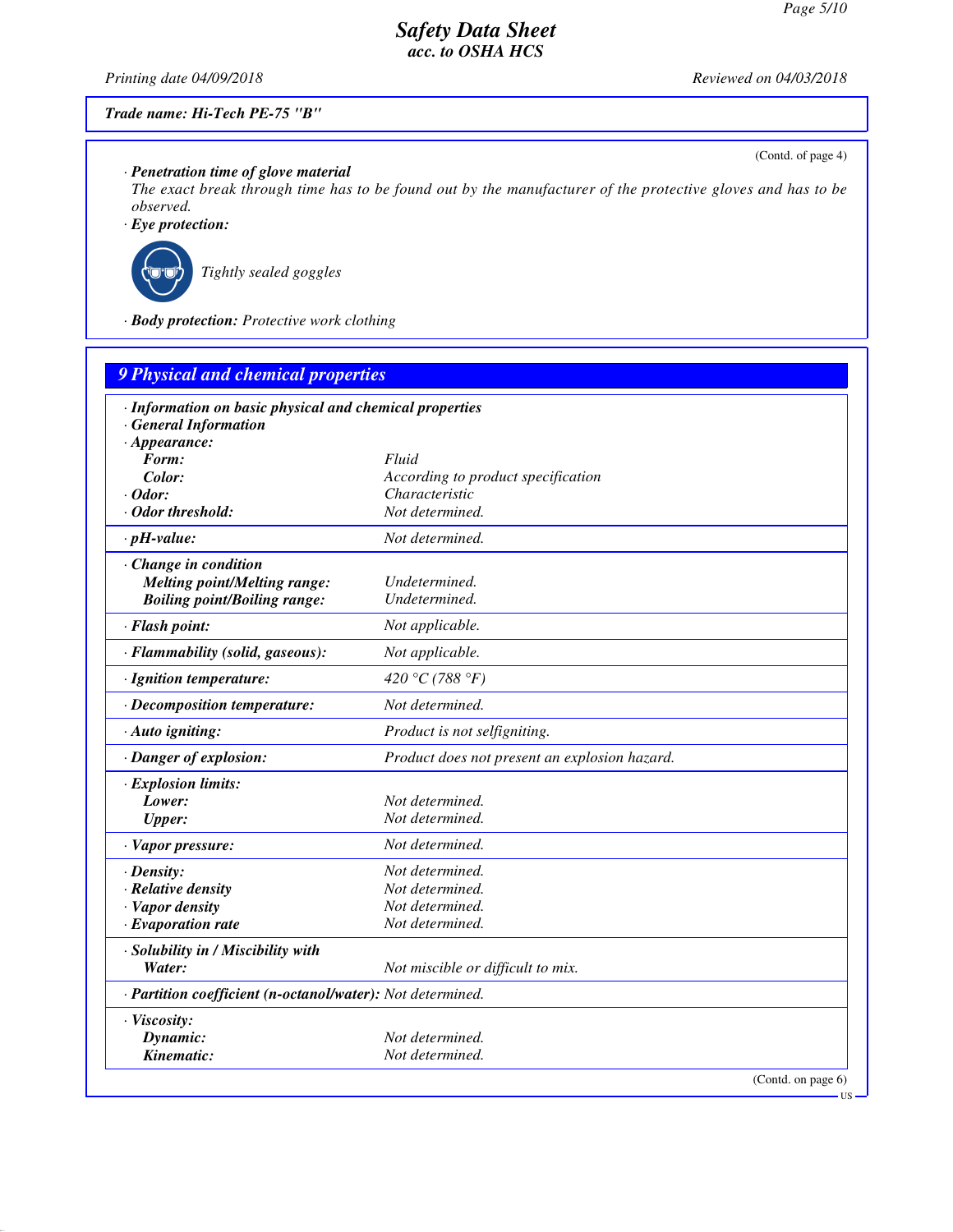(Contd. of page 5)

# *Safety Data Sheet acc. to OSHA HCS*

*Printing date 04/09/2018 Reviewed on 04/03/2018*

*Trade name: Hi-Tech PE-75 "B"*

*· Solvent content:*

*VOC content: 0.00 %*

*0.0 g/l / 0.00 lb/gl · Other information No further relevant information available.*

# *10 Stability and reactivity*

- *· Reactivity No further relevant information available.*
- *· Chemical stability*
- *· Thermal decomposition / conditions to be avoided: No decomposition if used according to specifications.*
- *· Possibility of hazardous reactions Contact with certain rubbers and plastics can cause brittleness of the substance/product with subsequent loss in strength.*
- *Exothermic reaction. Reacts with strong acids and alkalies. Reacts with oxidizing agents.*
- *· Conditions to avoid Avoid moisture*

### *· Incompatible materials: acids, amines, alcohols, water, Alkalines, strong bases, Products that react with isocyantes · Hazardous decomposition products:*

*aromatic isocyanates, gases/vapours carbon monoxide, carbon dioxide, nitrogen oxide, hydrogen cyanide*

# *\* 11 Toxicological information*

*· Information on toxicological effects*

*· Acute toxicity:*

*· LD/LC50 values that are relevant for classification:*

*ATE (Acute Toxicity Estimate)*

*Oral LD50 11,396 mg/kg*

*Dermal LD50 >40,000 mg/kg (rat)*

### *68479-98-1 diethylmethylbenzenediamine*

*Oral LD50 738 mg/kg (rat)*

*Dermal LD50 >2,000 mg/kg (rat)*

# *107-21-1 ethanediol*

*Oral LD50 5,840 mg/kg (rat) Dermal LD50 9,530 mg/kg (rabbit)*

*· Primary irritant effect:*

*· on the skin: No irritant effect.*

*· on the eye: Irritating effect.*

*· Sensitization: No sensitizing effects known.*

*· Additional toxicological information:*

*The product shows the following dangers according to internally approved calculation methods for preparations: Irritant*

*· Carcinogenic categories*

*· IARC (International Agency for Research on Cancer)*

*None of the ingredients is listed.*

(Contd. on page 7)

US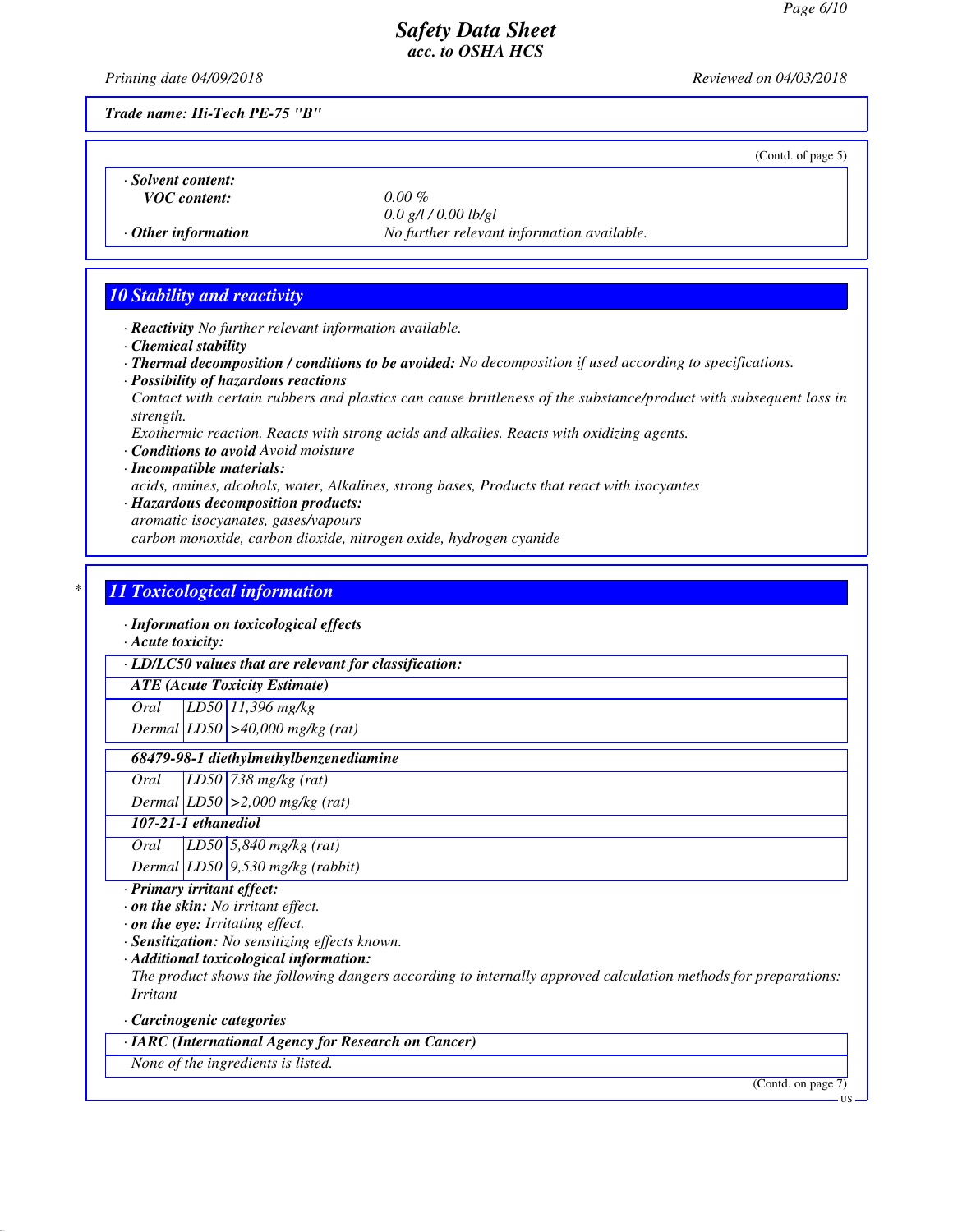*Printing date 04/09/2018 Reviewed on 04/03/2018*

*Trade name: Hi-Tech PE-75 "B"*

(Contd. of page 6)

US

*· NTP (National Toxicology Program)*

*None of the ingredients is listed.*

### *· OSHA-Ca (Occupational Safety & Health Administration)*

*None of the ingredients is listed.*

# *12 Ecological information*

*· Toxicity*

- *· Aquatic toxicity: No further relevant information available.*
- *· Persistence and degradability No further relevant information available.*
- *· Behavior in environmental systems:*
- *· Bioaccumulative potential No further relevant information available.*
- *· Mobility in soil No further relevant information available.*
- *· Additional ecological information:*
- *· General notes: Not known to be hazardous to water.*
- *· Results of PBT and vPvB assessment*
- *· PBT: Not applicable.*
- *· vPvB: Not applicable.*
- *· Other adverse effects No further relevant information available.*

# *13 Disposal considerations*

- *· Waste treatment methods*
- *· Recommendation:*

*Must not be disposed of together with household garbage. Do not allow product to reach sewage system. Incinerate in a licensed facility. Dispose of in a licensed facility. Do not discharge substance/product into sewer system.*

*· Uncleaned packagings:*

*· Recommendation: Disposal must be made according to official regulations.*

| · UN-Number                     |                                                        |
|---------------------------------|--------------------------------------------------------|
| $\cdot$ <i>DOT</i>              | not regulated                                          |
| $\cdot$ IMDG, IATA              | <i>UN3082</i>                                          |
| $\cdot$ UN proper shipping name |                                                        |
| $\cdot$ <i>DOT</i>              | not regulated                                          |
| $\cdot$ IMDG                    | ENVIRONMENTALLY HAZARDOUS SUBSTANCE, LIQUID,           |
|                                 | N.O.S. (diethylmethylbenzenediamine), MARINE POLLUTANT |
| $\cdot$ JATA                    | ENVIRONMENTALLY HAZARDOUS SUBSTANCE, LIQUID,           |
|                                 | N.O.S. (diethylmethylbenzenediamine)                   |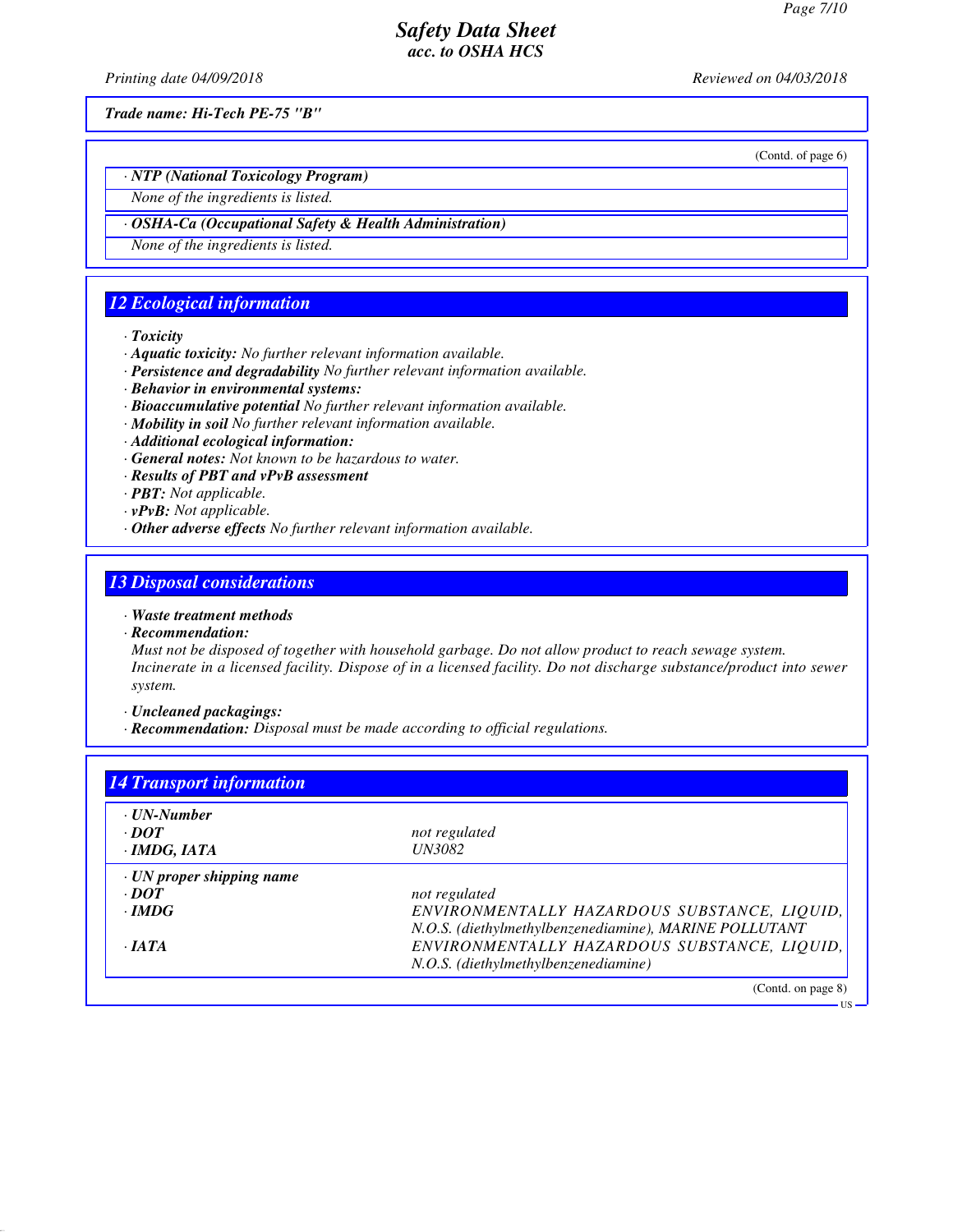*Printing date 04/09/2018 Reviewed on 04/03/2018*

*Trade name: Hi-Tech PE-75 "B"*

|                                              | (Contd. of page 7)                                                                    |
|----------------------------------------------|---------------------------------------------------------------------------------------|
| · Transport hazard class(es)                 |                                                                                       |
| $\cdot$ DOT                                  |                                                                                       |
| $\cdot$ Class                                | not regulated                                                                         |
| · IMDG, IATA                                 |                                                                                       |
|                                              |                                                                                       |
| · Class                                      | 9 Miscellaneous dangerous substances and articles                                     |
| · Label                                      | 9                                                                                     |
| · Packing group                              |                                                                                       |
| $\cdot$ DOT                                  | not regulated                                                                         |
| · IMDG, IATA                                 | III                                                                                   |
| · Environmental hazards:                     | Product contains environmentally hazardous substances:<br>diethylmethylbenzenediamine |
| $\cdot$ Marine pollutant:                    | Symbol (fish and tree)                                                                |
| $\cdot$ Special marking (IATA):              | Symbol (fish and tree)                                                                |
| · Special precautions for user               | Warning: Miscellaneous dangerous substances and articles                              |
| · Danger code (Kemler):                      | 90                                                                                    |
| <b>EMS Number:</b>                           | $F-A, S-F$                                                                            |
| · Stowage Category                           | A                                                                                     |
| · Transport in bulk according to Annex II of |                                                                                       |
| <b>MARPOL73/78 and the IBC Code</b>          | Not applicable.                                                                       |
| · Transport/Additional information:          |                                                                                       |
| $\cdot$ IMDG                                 |                                                                                       |
| $\cdot$ Limited quantities (LQ)              | 5L                                                                                    |
| $\cdot$ Excepted quantities (EQ)             | Code: E1                                                                              |
|                                              | Maximum net quantity per inner packaging: 30 ml                                       |
|                                              | Maximum net quantity per outer packaging: 1000 ml                                     |

*· UN "Model Regulation": UN 3082 ENVIRONMENTALLY HAZARDOUS SUBSTANCES,*

*LIQUID, N.O.S. (DIETHYLMETHYLBENZENEDIAMINE), 9, III*

## *15 Regulatory information*

*· Safety, health and environmental regulations/legislation specific for the substance or mixture · Sara*

*· Section 355 (extremely hazardous substances):*

*None of the ingredients is listed.*

*· Section 313 (Specific toxic chemical listings):*

*107-21-1 ethanediol*

*· TSCA (Toxic Substances Control Act):*

*All ingredients are listed.*

(Contd. on page 9)

US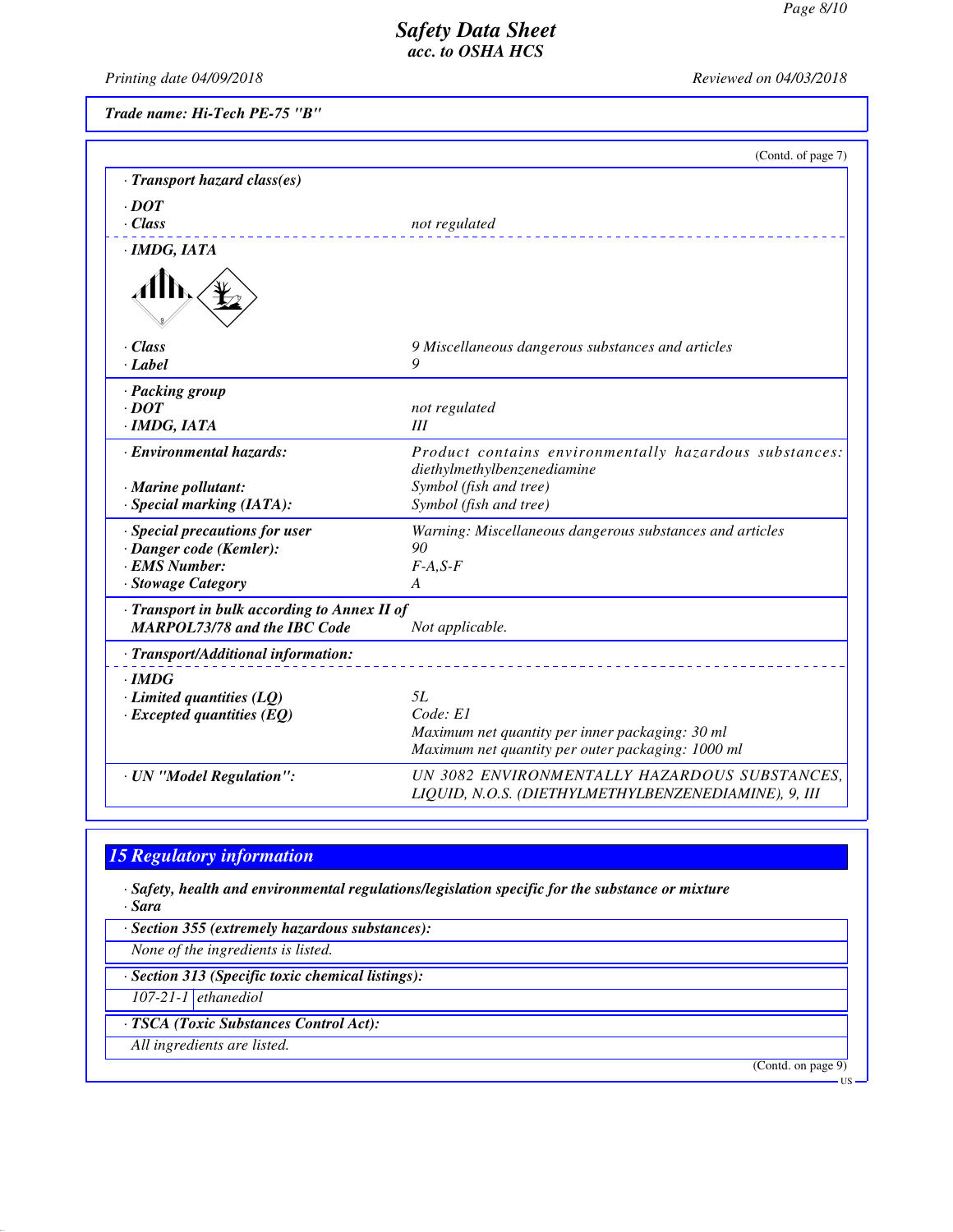*Printing date 04/09/2018 Reviewed on 04/03/2018*

*· Proposition 65*

*Trade name: Hi-Tech PE-75 "B"*

(Contd. of page 8)

*· Chemicals known to cause cancer: None of the ingredients is listed.*

*· Chemicals known to cause reproductive toxicity for females:*

*None of the ingredients is listed.*

*· Chemicals known to cause reproductive toxicity for males:*

*None of the ingredients is listed.*

*· Chemicals known to cause developmental toxicity:*

*107-21-1 ethanediol*

*· Carcinogenic categories*

*· EPA (Environmental Protection Agency)*

*None of the ingredients is listed.*

*· TLV (Threshold Limit Value established by ACGIH)*

*107-21-1 ethanediol A4*

*· NIOSH-Ca (National Institute for Occupational Safety and Health)*

*None of the ingredients is listed.*

*· GHS label elements The product is classified and labeled according to the Globally Harmonized System (GHS). · Hazard pictograms*



*· Signal word Warning*

*· Hazard-determining components of labeling:*

*diethylmethylbenzenediamine · Hazard statements*

*Causes serious eye irritation.*

*May cause damage to organs through prolonged or repeated exposure.*

*· Precautionary statements*

*Do not breathe dust/fume/gas/mist/vapors/spray.*

*Wash thoroughly after handling.*

*Wear eye protection / face protection.*

*If in eyes: Rinse cautiously with water for several minutes. Remove contact lenses, if present and easy to do. Continue rinsing.*

*Get medical advice/attention if you feel unwell.*

*If eye irritation persists: Get medical advice/attention.*

*Dispose of contents/container in accordance with local/regional/national/international regulations.*

*· Chemical safety assessment: A Chemical Safety Assessment has not been carried out.*

## *16 Other information*

*This information is based on our present knowledge. However, this shall not constitute a guarantee for any specific product features and shall not establish a legally valid contractual relationship.*

*· Department issuing SDS: Environment protection department.*

*· Contact: Safety Department*

*· Date of preparation / last revision 04/09/2018 / 1*

(Contd. on page 10)

US